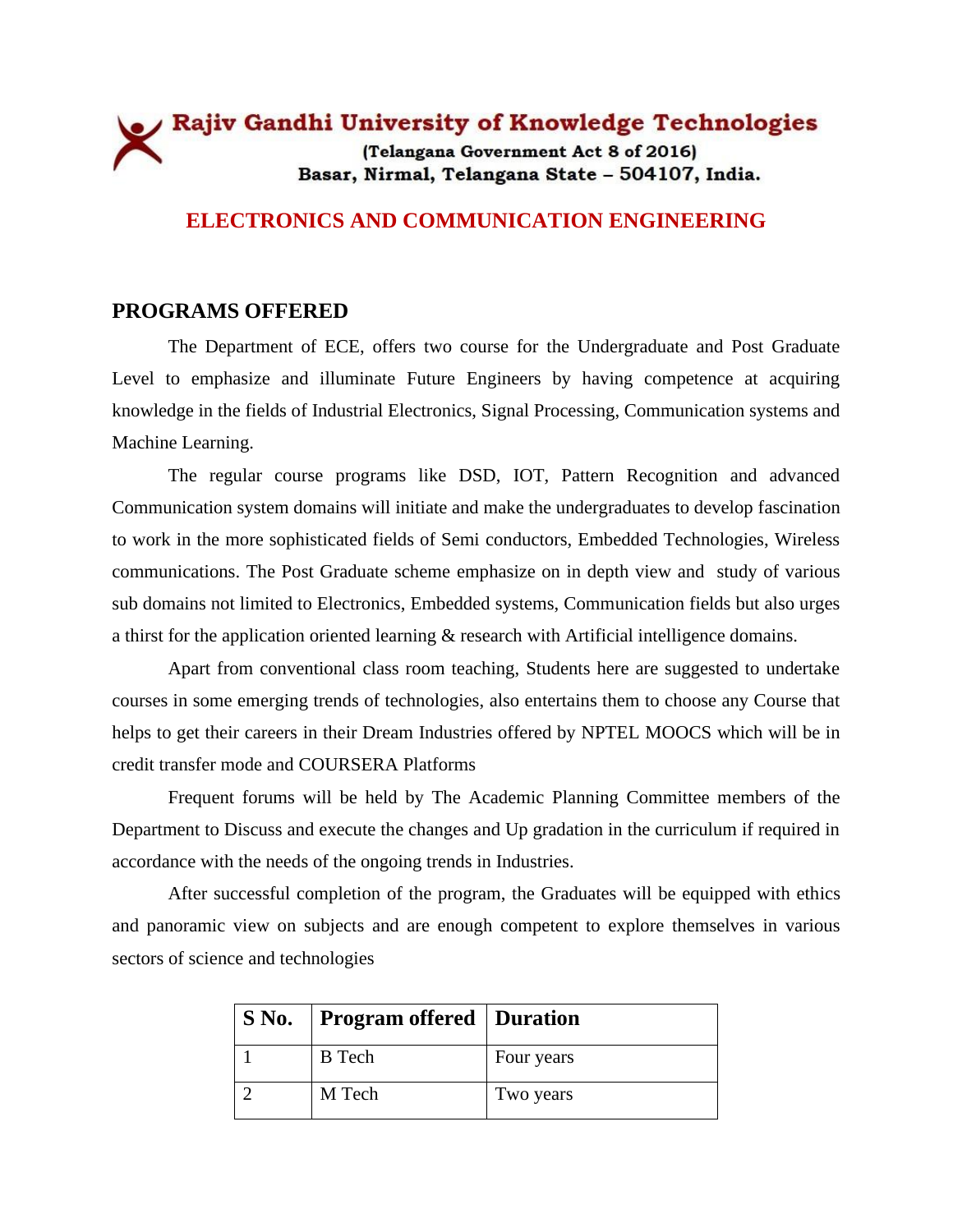# **The Program Educational Objectives (PEOs)**

**PEO-1:** To learn and acquire a strong background in Fundamentals of basic sciences for engineering applications.

**PEO-2:** To make student proficient in technical, computational, and soft skills for a successful career in academic, industry or research organizations.

**PEO-3:** To expose the students to the advances in technologies and research in electronics, communications, information technologies, and other related areas.

**PEO-4:** To embed team spirit, professional ethics and moral values for betterment of society.

### **Program Outcomes (POs)**

1. **Engineering knowledge**: Apply the knowledge of mathematics, science, engineering fundamentals, and an engineering specialization to the solution of complex engineering problems.

2. **Problem analysis**: Identify, formulate, review research literature, and analyze complex engineering problems reaching substantiated conclusions using first principles of mathematics, natural sciences, and engineering sciences.

3. **Design/development of solutions**: Design solutions for complex engineering problems and design system components or processes that meet the specified needs with appropriate consideration for the public health and safety, and the cultural, societal, and environmental considerations.

4. **Conduct investigations of complex problems**: Use research-based knowledge and research methods including design of experiments, analysis and interpretation of data, and synthesis of the information to provide valid conclusions.

5. **Modern tool usage**: Create, select, and apply appropriate techniques, resources, and modern engineering and IT tools including prediction and modeling to complex engineering activities with an understanding of the limitations.

6. **The engineer and society**: Apply reasoning informed by the contextual knowledge to assess societal, health, safety, legal and cultural issues and the consequent responsibilities relevant to the professional engineering practice.

7. **Environment and sustainability**: Understand the impact of the professional engineering solutions in societal and environmental contexts, and demonstrate the knowledge of, and need for sustainable development.

8. **Ethics**: Apply ethical principles and commit to professional ethics and responsibilities and norms of the engineering practice.

9. **Individual and team work**: Function effectively as an individual, and as a member or leader in diverse teams, and in multidisciplinary settings.

10. **Communication**: Communicate effectively on complex engineering activities with the engineering community and with society at large, such as, being able to comprehend and write effective reports and design documentation, make effective presentations, and give and receive clear instructions.

11. **Project management and finance**: Demonstrate knowledge and understanding of the engineering and management principles and apply these to one's own work, as a member and leader in a team, to manage projects and in multidisciplinary environments.

12. **Life-long learning**: Recognize the need for, and have the preparation and ability to engage in independent and life-long learning in the broadest context of technological change.